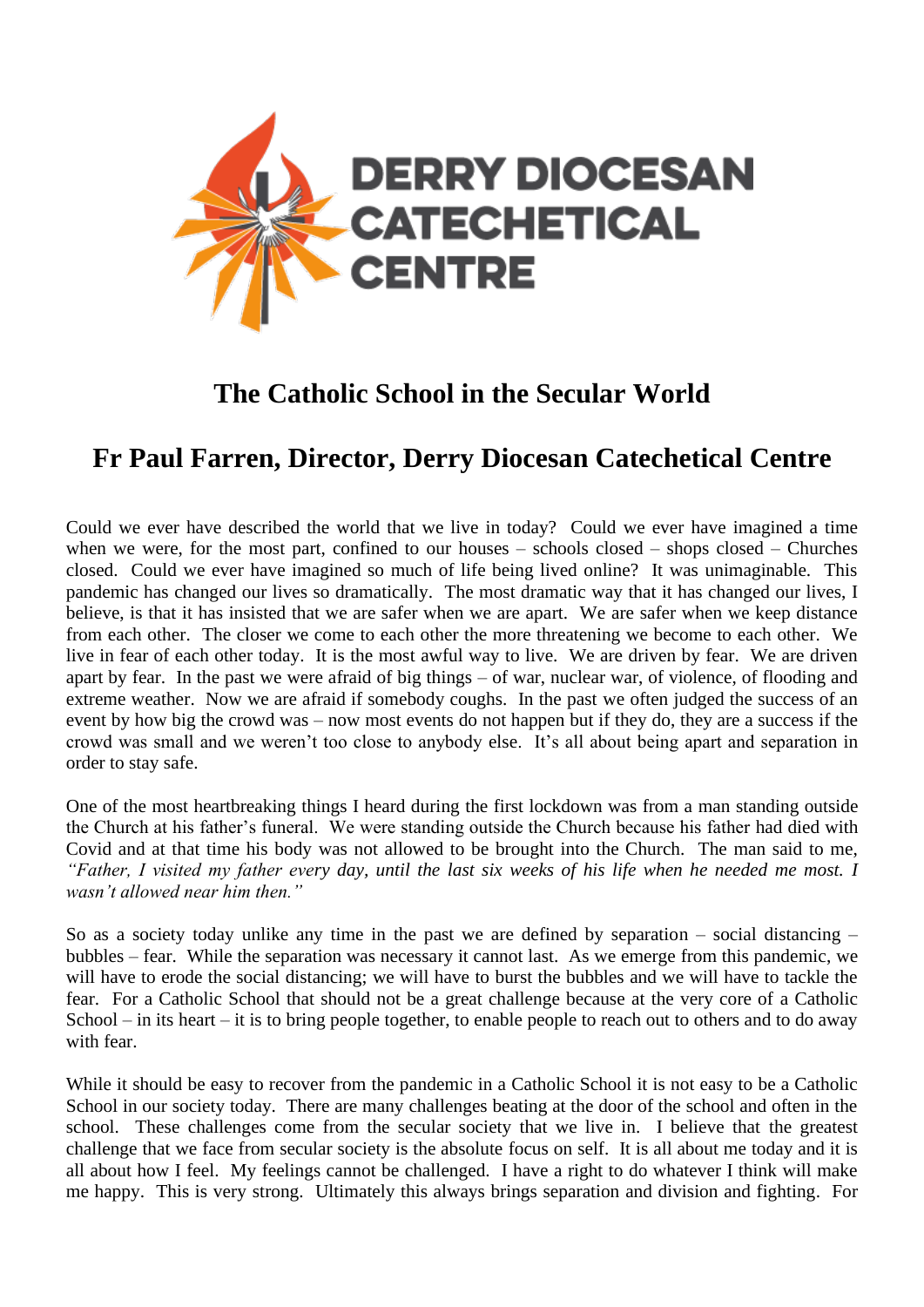example, in school some people think they have a right to the result in the exams that they want. There doesn't have to be any evidence that they know their subject. They feel they still have a right to the result because they need it for whatever they want to do next. If they don't get it, they fight. They expect you to say whatever needs to be said to get the result that they need. I know of somebody who wanted a house recently and they found out what gets you the most points to reach the top of the waiting list. That is what they wrote on their form. It didn't describe reality, but it got them the house.

What about the truth? What about the truth of what they know? This brings us to a manifestation of the problem of the focus on self and that is, that truth is no longer objective. It is about what is true for me and what is true for you. What is true for me mightn't be true for you. And we think we are both right and so what results is chaos. We can see evidence of this so often today.

How does a Catholic School exist and live in a society where often the focus is on self and the truth is made up to suit the individual? This is a real challenge because the foundation of a Catholic School can never be subjective truth based on the wants of individuals. The foundation of the Catholic School is the Word of God – the Gospel. This remains true and constant no matter what the society we live in is like. We cannot deviate from the Gospel. Often, we hear that a school is child centred but a Catholic School is not child centred. A Catholic School must be God centred. We focus on God. This is radical and this changes life, and it certainly challenges the narrative of much of society today. When our focus is on God it cannot be on ourselves. When a Catholic School's focus is on God then the child is at the centre because that is what Jesus tells us to do but the focus is always on God. So, in a Catholic School our focus is on God and our textbooks are the Bible and the Catechism of the Church. That is where we start and that is who we are and that is where we get our objective truth – not a truth to suit us but the truth of God. When you apply to work in a Catholic School you know what you are coming into, and it is different and in a Catholic School public opinion will not change the truth.

Sometimes when truth is spoken about in this way the impression is that it is hard and old fashioned and out of touch with the reality of the moment. Nothing could be further from the truth. The truth, which is given to us by God, reveals love, true love in its fullest sense. That is what the Catholic School is to be – a community of love. Saint Paul tells us what love is when he says,

Love is always patient and kind; it is never rude or selfish; it does not take offense and is not resentful. Love takes no pleasure in other people's sins but delights in the truth; it is always ready to excuse, to trust, to hope, and to endure whatever comes. Love does not come to an end.<sup>1</sup>

Love delights in the truth. It doesn't create a truth. If doesn't manipulate the truth. It delights in the truth and more than that it endures whatever comes. True love demands sacrifice. That is one of the most difficult parts of the truth that a Catholic School needs to communicate today. There cannot be love without sacrifice. There cannot be love if the focus is on the self. However, when our focus is on God, and when we take time to focus on God- and the Catholic School is a place of prayer- then we become more and more aware of how much God loves us. We hear that said so often, but we need to take time to allow our awareness of God's love to seep into every part of our being. It is when we experience more and more deeply God's love that we become more and more aware of who we are. Our identity flows out of God's love for us. It is God who gives us our identity. I believe he gives us our identity in the same way as he revealed Jesus' identity at his baptism in the river Jordan. At Jesus' baptism the voice came from heaven and said,

This is my Son, the Beloved. My favour rests on him.<sup>2</sup>

 $1$  1 Cor 13:4-8

 $2$  Mt 3:17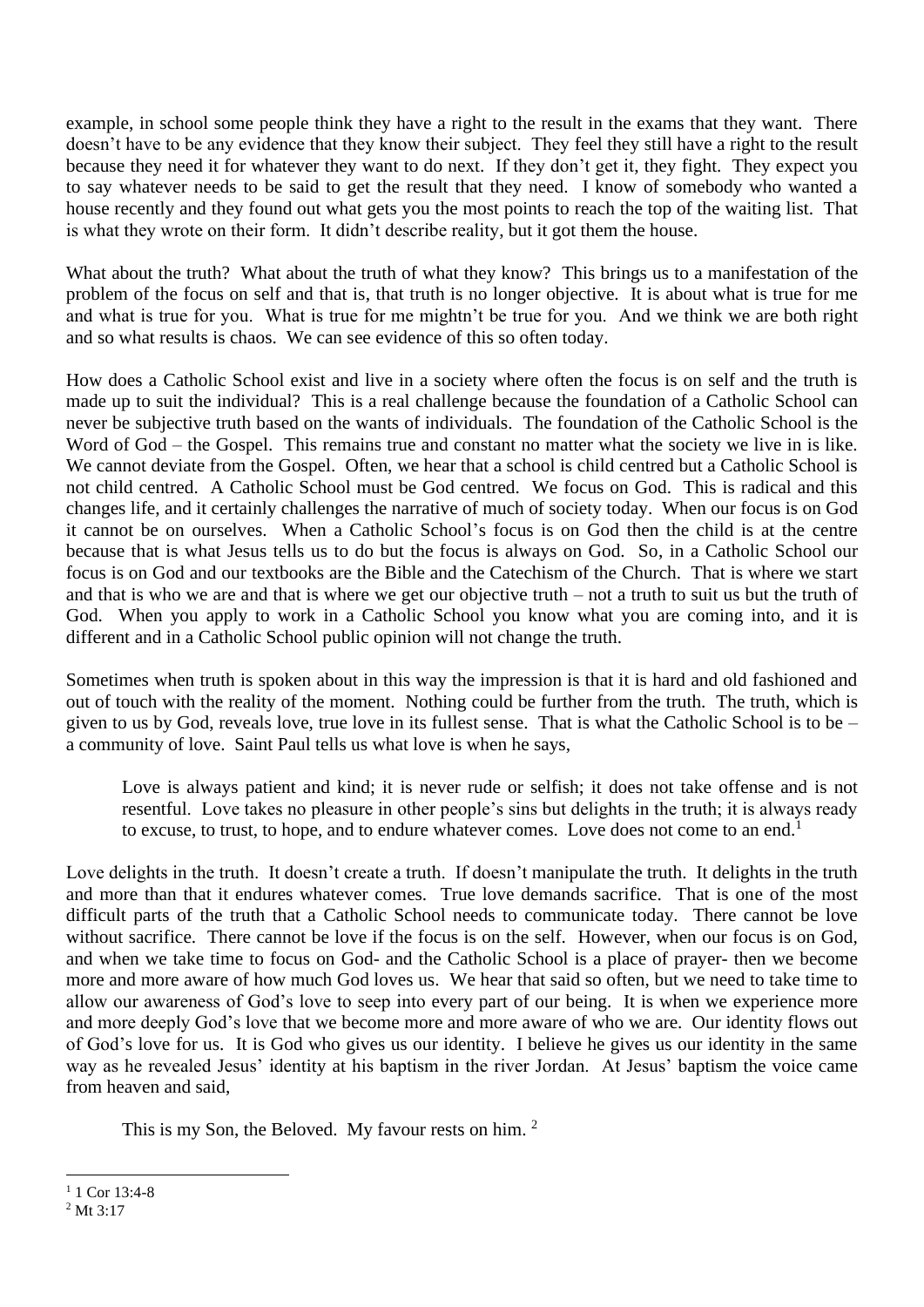The truth is that God says this about each one of us. He says you are my daughter, my son, my beloved. My favour rests on you. This is who we are. Each one of us is a beloved child of God. God's favour rests on each one of us. This is vitally important. Our identity is that we children of God. That is the truth of who we are. Sometimes today people's identity can be reduced to one aspect or perceived aspect of their being. This is not right. God made each one of us in his own image and likeness and he never makes a mistake. He never makes a one-dimensional person and he never makes a label. He makes us exactly as he wants us and he does it because he loves us. Male and female he made us and he made us out of love. His desire is that we love him. That's all he wants – that we love him. But he wants us to love him first and foremost before everybody and everything else because when we do, then in that loving relationship with God we learn how to love others.

I talked to a married man once who told me something that initially shocked me but then I realised how right he was. He said – I told my wife that I loved God more than I loved her because it was only by doing that, that I could love her right. It was a powerful truth. We need to love God first above all others. That frees us to love as God wants us to love. This is true love. The love that God has for us, gives us life. It literally gives us the lives that we live. Therefore, the love that we have for one another should give life to them as well. Love brings unity. Love can never be about the one who is giving the love. It is always about the other – to be united – to be life giving. This is so beautifully expressed in how God made them male and female in the act of sexual intercourse where, within the lifelong commitment of marriage, the two bodies become one, and united are open to new life and to being life giving. This should always be a sacred act.

So often in the world today the word love seems to have been stolen and twisted into something selfish that gives me pleasure and satisfies my perceived wants and desires. It is not true. To love is to give and to never stop giving. The deepest love goes right to the soul. There is a wonderful example of this in the Saints Basil and Gregory. Writing about their relationship Gregory said,

We seemed to have a single soul animating two bodies.

The reason that Gregory could say that was because, as he goes on to say,

We directed our lives and actions, following the guidance of God's commandments, and at the same time spurring each other to virtue.<sup>3</sup>

In other words, to live pure lives. Basil and Gregory could be so close and so united in friendship because their focus wasn't on each other. Their focus was on God. That freed them to do the will of God and live virtuous, pure lives. When God is our focus we realise the truth about ourselves that really challenges how we live.

During the Year of Faith in 2013, there was a conference for all Post Primary teachers in Buncrana. As the conference began, I was seated beside a friend of mine. On each chair was a small piece of paper with a piece of scripture on it. I read the piece of scripture placed on my chair. I took an instant dislike to it. It was from St Paul's first letter to the Corinthians. It read,

You are not your own property, then; you have been bought at a price.<sup>4</sup>

I reacted to this quotation. I showed it to my friend who agreed that she didn't particularly like it either. There was an empty chair next to her so she swapped my piece of scripture for the piece on the empty chair. I can't remember what that piece of scripture was, but I was happy with it.

<sup>&</sup>lt;sup>3</sup> Office of Readings, From a Sermon, Saint Gregory Nazianzen, Feast Day, Saints Basil and Gregory

<sup>4</sup> 1 Cor 6:20